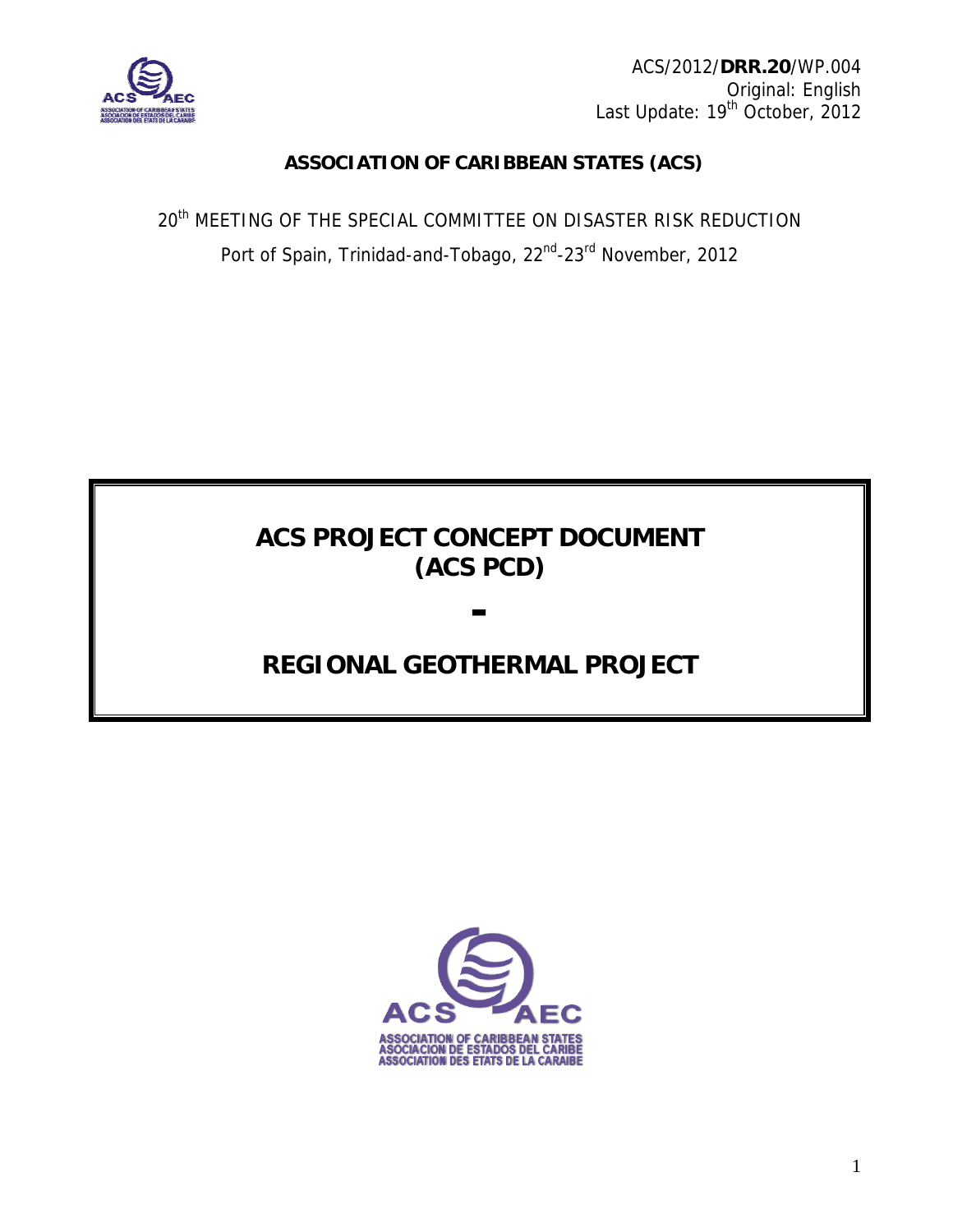# **CONTENTS**

|    |    | <b>ABBREVIATIONS AND ACRONYMS 3</b>    |
|----|----|----------------------------------------|
| ι. |    | <b>PROJECT OVERVIEW 4</b>              |
|    |    | A. PROJECT DESCRIPTION  4              |
|    |    | 1.1 Project name/number  4             |
|    |    | 1.2 ACS Focal Area  4                  |
|    |    |                                        |
|    |    |                                        |
|    |    | 1.5 Results / Components  6            |
|    |    | 1.6 Estimated Duration and Cost . 6    |
|    |    | 1.7 Project current status 6           |
|    |    |                                        |
|    |    | 1.8 Entity responsible  6              |
|    |    |                                        |
|    |    | 1.10 Collaborating institutions 6      |
|    |    | 1.11 Executing institutions 6          |
|    |    | 1.12 Financing institutions  6         |
|    |    |                                        |
|    |    | <b>II. PROJECT INTERVENTION LOGIC7</b> |
|    |    | A. CONTEXT AND BACKGROUND7             |
|    |    |                                        |
|    |    | 2.2 Problems that will be addressed 7  |
|    |    |                                        |
|    |    |                                        |
|    | В. |                                        |
|    |    | 2.5 Project overall objective  8       |
|    |    | 2.6 Project specific objective(s)  8   |
|    |    | 2.7 Expected results  8                |
|    |    | C. STAKEHOLDERS8                       |
|    |    |                                        |
|    |    | 2.9 Participating institutions  8      |

|                       |    | D. BENEFITS, RISKS AND                           |  |  |  |  |  |
|-----------------------|----|--------------------------------------------------|--|--|--|--|--|
|                       |    |                                                  |  |  |  |  |  |
|                       |    | 2.11 Critical risks and Sustainability  9        |  |  |  |  |  |
|                       |    | 2.12 Ex-post sustainability9                     |  |  |  |  |  |
|                       |    | <b>PROJECT IMPLEMENTATION  9</b>                 |  |  |  |  |  |
|                       |    | A. COMPONENTS AND ACTIVITIES. 9                  |  |  |  |  |  |
|                       |    | 3.1 Components description9                      |  |  |  |  |  |
|                       |    |                                                  |  |  |  |  |  |
|                       |    | 3.3 Expected schedule9                           |  |  |  |  |  |
|                       | В. |                                                  |  |  |  |  |  |
|                       |    | 3.4 Physical means required 10                   |  |  |  |  |  |
|                       |    | 3.5 Expertise required 10                        |  |  |  |  |  |
|                       |    | 3.6 Project Team  10                             |  |  |  |  |  |
|                       |    | 3.7 Matrix of Responsibilities10                 |  |  |  |  |  |
|                       |    |                                                  |  |  |  |  |  |
|                       |    | 3.8 Financing Matrix  10                         |  |  |  |  |  |
|                       |    | <b>IV. PROJECT EVALUATION 11</b>                 |  |  |  |  |  |
|                       |    | 4.1 Lessons learnt from related<br>programmes 11 |  |  |  |  |  |
|                       |    | 4.2 Specific focus  11                           |  |  |  |  |  |
|                       |    | 4.3 Verifiable indicators 11                     |  |  |  |  |  |
|                       |    | 4.4 Progress and Final reports 11                |  |  |  |  |  |
|                       |    | <b>ANNEX I - SCHEDULE OF ACTIVITIES. 12</b>      |  |  |  |  |  |
|                       |    | ANNEX II - DETAILED BUDGET  12                   |  |  |  |  |  |
|                       |    | ANNEX III - LOGICAL FRAMEWORK  12                |  |  |  |  |  |
| ANNEX IV - OTHERS  13 |    |                                                  |  |  |  |  |  |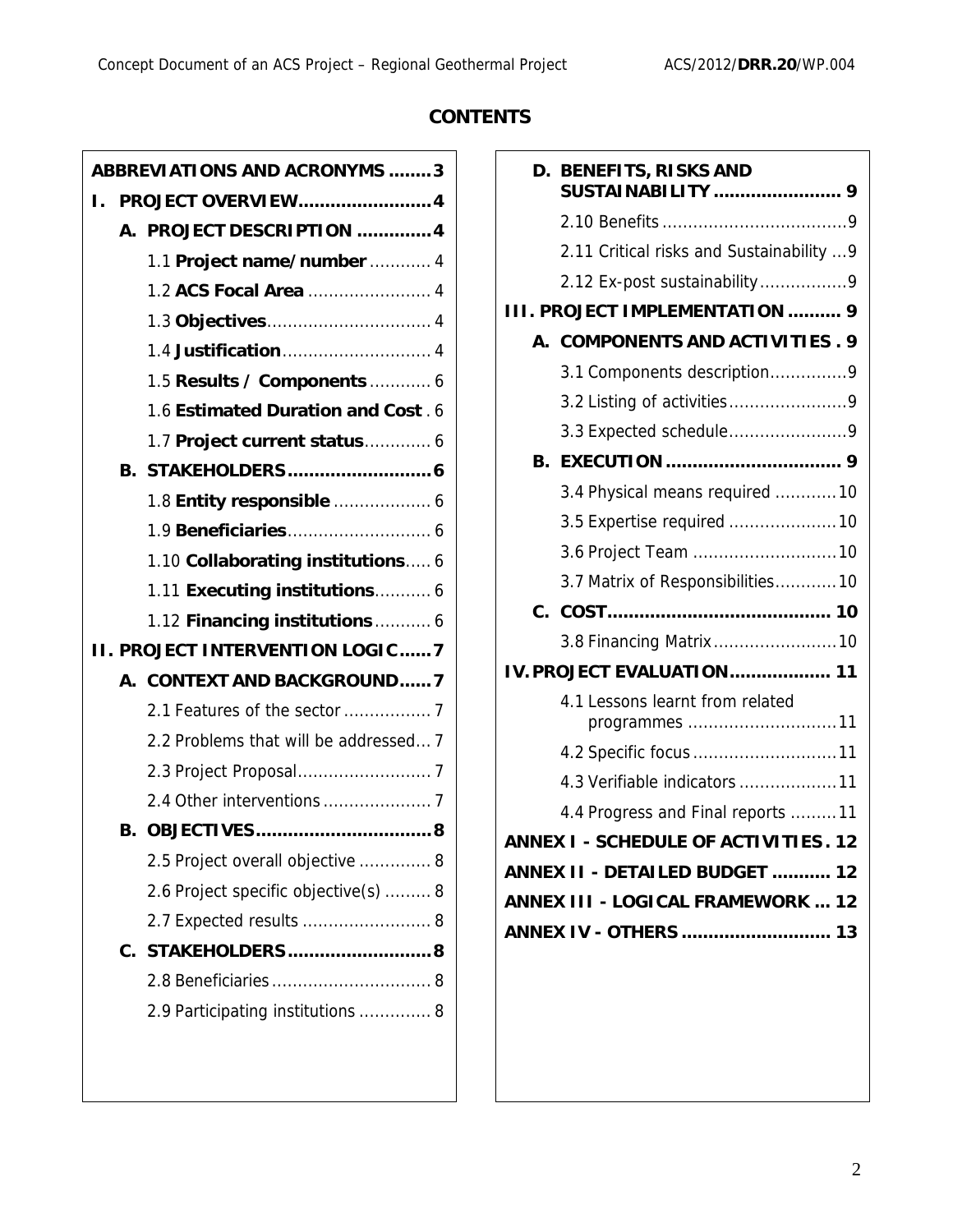# **ABBREVIATIONS AND ACRONYMS**

ACS Association of Caribbean States

AFD Agence Française de Développement, meaning French Development Agency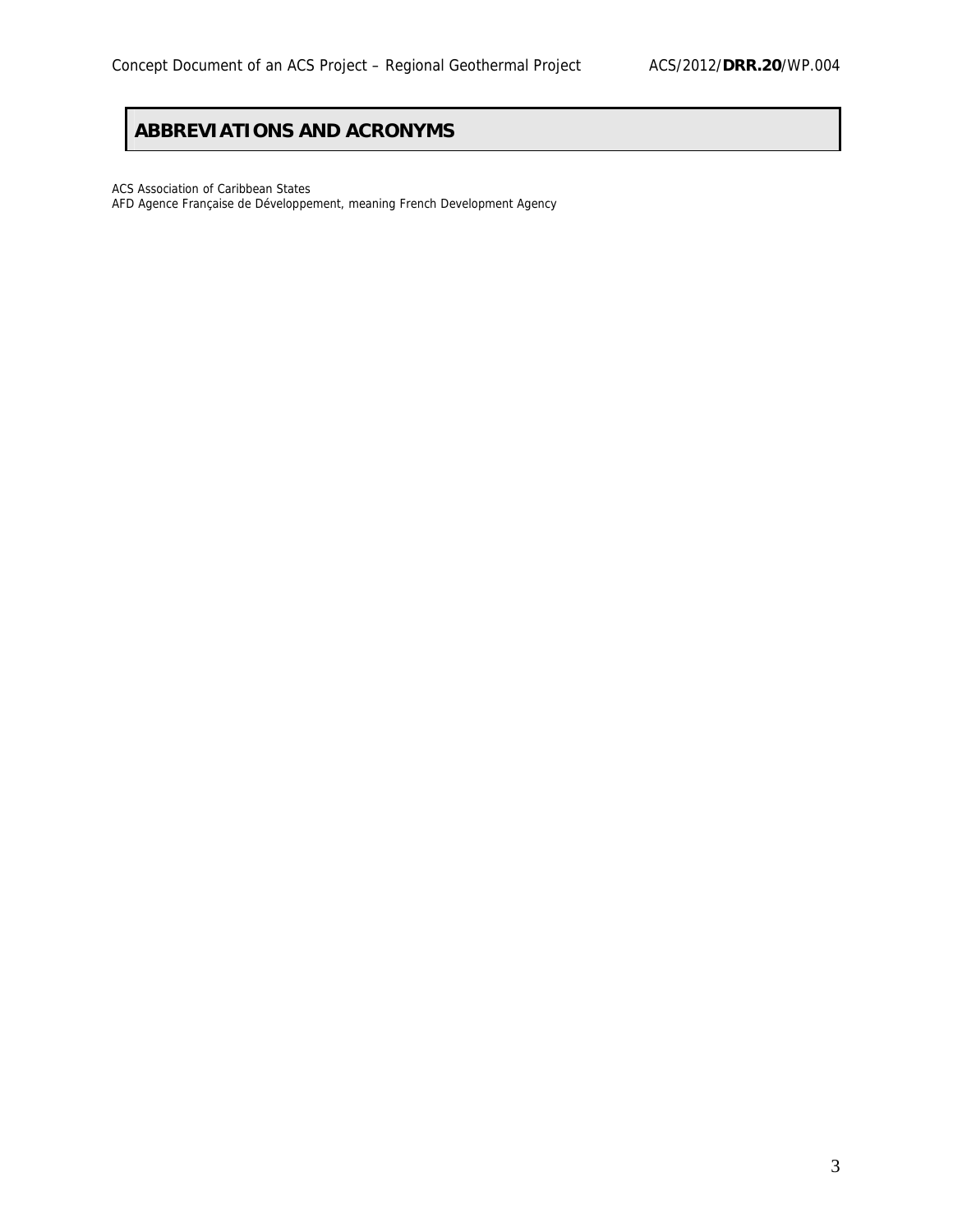| Ι.<br><b>PROJECT OVERVIEW</b> |                                                                                                                                                                                                                                                                                                                                                                                                                                                                                                                                                                                                                                                                                                                                                                                                                                                                                                         |  |  |  |  |  |  |
|-------------------------------|---------------------------------------------------------------------------------------------------------------------------------------------------------------------------------------------------------------------------------------------------------------------------------------------------------------------------------------------------------------------------------------------------------------------------------------------------------------------------------------------------------------------------------------------------------------------------------------------------------------------------------------------------------------------------------------------------------------------------------------------------------------------------------------------------------------------------------------------------------------------------------------------------------|--|--|--|--|--|--|
| A. PROJECT DESCRIPTION        |                                                                                                                                                                                                                                                                                                                                                                                                                                                                                                                                                                                                                                                                                                                                                                                                                                                                                                         |  |  |  |  |  |  |
| 1.1 Project<br>name/number    | "Regional Geothermal Project"<br>The Regional Geothermal Project aims at developing the geothermal<br>potential of the Commonwealth of Dominica, to the benefits of Dominica,<br>Guadeloupe and Martinique. This innovative project would also serve as a<br>pilot project in the Caribbean, demonstrating the feasibility of the<br>exploitation of a renewable source of energy in the Caribbean and of the<br>production of clean electricity.                                                                                                                                                                                                                                                                                                                                                                                                                                                       |  |  |  |  |  |  |
| 1.2 ACS Focal Area            | <b>Disaster Risk Reduction</b>                                                                                                                                                                                                                                                                                                                                                                                                                                                                                                                                                                                                                                                                                                                                                                                                                                                                          |  |  |  |  |  |  |
| 1.3 Objectives                | Overall objective: The overall objective of the project if to develop the use<br>of renewable energy in the Caribbean, in conformity with the Plan of<br>Action of Saint-Marc adopted in 2007 by the ACS. Producing<br>geothermal electricity in Dominica will strengthen the energy independence<br>and contribute to the sustainable development of the region. The<br>finality of the project is to install geothermal plants of a total capacity of<br>100-120 MW and an interconnection network that will provide clean<br>electricity to Dominica, Guadeloupe and Martinique. This will<br>strengthen the Dominican economy and preserve the Caribbean<br>environment.                                                                                                                                                                                                                            |  |  |  |  |  |  |
|                               | Specific Objective(s): The Specific Objective of the project is to support the<br>Government of Dominica in the development and exploitation of the<br>geothermal resource by providing technical assistance to structure the<br>project and financing for the drilling of the first production well. This will<br>pave the way to the creation of a geothermal power plant in Dominica,<br>which will demonstrate the viability and feasibility of geothermal<br>production.<br>Specific Objective 1: clarify the different options and possible frameworks<br>for the exploitation of geothermal power in Dominica. This objective will be<br>reached through the mobilization of an expert providing technical<br>assistance to the Government of Dominica.<br>Specific Objective 2: drilling a first production well to demonstrate the<br>feasibility of exploitation of the geothermal reservoir. |  |  |  |  |  |  |
| 1.4 Justification             | The development of the Caribbean region is hindered by its energy<br>dependence and the high cost of electricity. The Caribbean region is<br>currently heavily dependent on fossil fuel combustion, with petroleum<br>products accounting for an estimated 93 percent of commercial energy<br>consumption.                                                                                                                                                                                                                                                                                                                                                                                                                                                                                                                                                                                              |  |  |  |  |  |  |
|                               | These conventional methods of electricity production through fossil fuel<br>plants are among the most significant contributors to air, land and water<br>pollution. They are the primary source of greenhouse gas (GHG)<br>emissions, and a major cause of a balance of payments problem.                                                                                                                                                                                                                                                                                                                                                                                                                                                                                                                                                                                                               |  |  |  |  |  |  |
|                               | Therefore, the development of the region requires the exploitation of new<br>sources of energy which would ensure the expansion of the electricity<br>production capacity and respect the fragile Caribbean environment.<br>The current methods of production and costs of electricity in Dominica and                                                                                                                                                                                                                                                                                                                                                                                                                                                                                                                                                                                                  |  |  |  |  |  |  |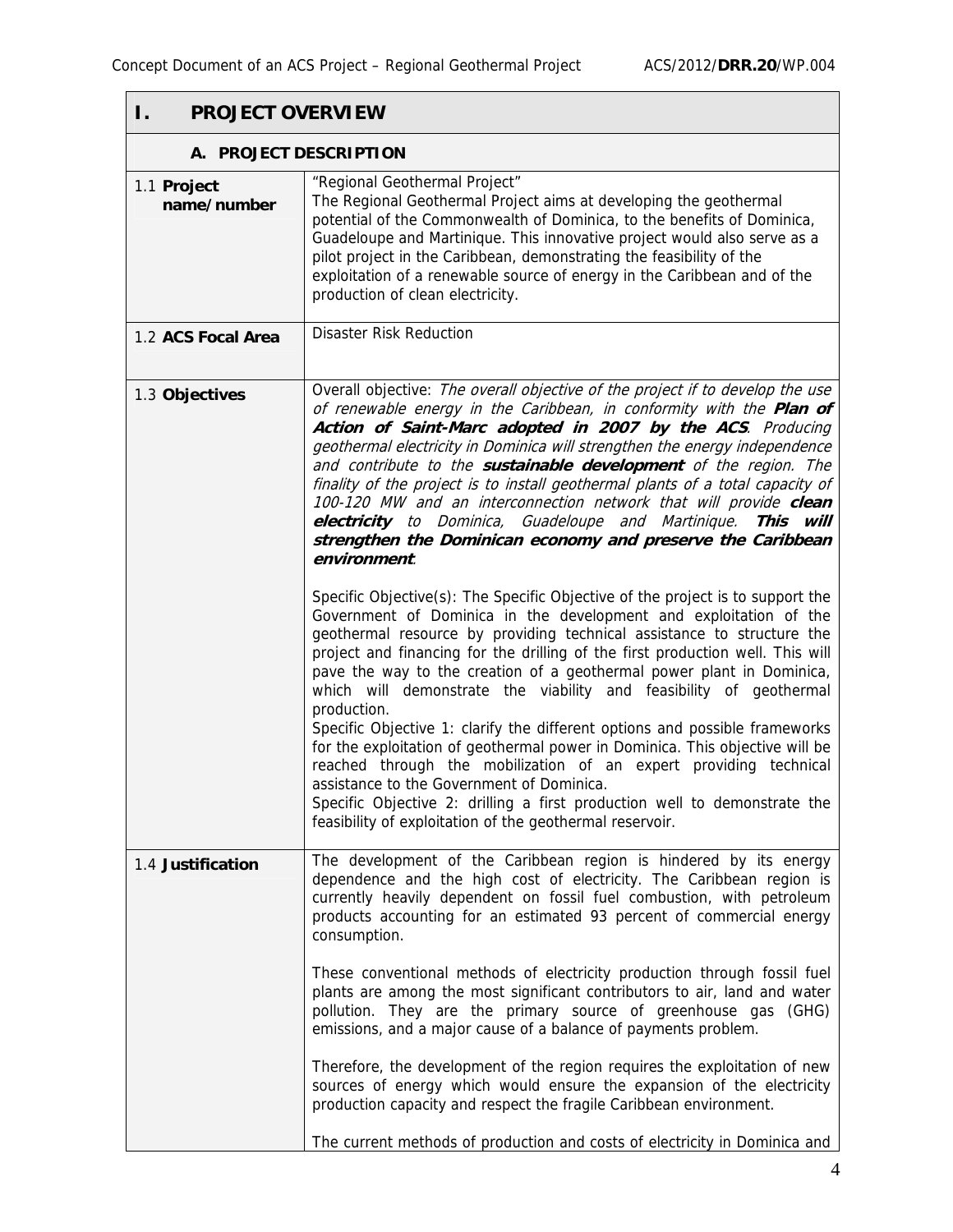| in the French Overseas Development are neither sustainable nor beneficial<br>to the economy. Producing geothermal power will create a source of<br>cheaper and cleaner electricity for these territories without damaging the<br>regional environment. It will also reduce the level of importation of fossil<br>fuel, thereby re-equilibrating their balance of payments.                                                                 |
|--------------------------------------------------------------------------------------------------------------------------------------------------------------------------------------------------------------------------------------------------------------------------------------------------------------------------------------------------------------------------------------------------------------------------------------------|
| This Project is in line with ACS' mandate and the Plan of Action of Saint-<br>Marc, especially the following sections:                                                                                                                                                                                                                                                                                                                     |
| i. Recalling the acknowledgement by the 4th ACS Summit of Heads of<br>State/Government, held in Panama City in July 2005, of the vulnerability of<br>our countries to disasters and their negative impact on our efforts to<br>ensure sustainable development, and the achievement of the Millennium<br>Development Goals with respect to poverty reduction and environmental<br>sustainability; as well as the Hyogo Framework of Action; |
| ii. Recognising that the primary goal of disaster risk reduction is the<br>safeguard of the lives of human beings, the protection of their means of<br>subsistence and those of the local economy, as well as the environment;                                                                                                                                                                                                             |
| iv. Convinced that the best way to reduce vulnerability to disasters is to<br>integrate                                                                                                                                                                                                                                                                                                                                                    |
| disaster risk reduction and adaptation to climate change into sustainable<br>and                                                                                                                                                                                                                                                                                                                                                           |
| safe development policies and plans at all levels of government and that<br>mainstreaming these concerns into planning and practice is a complex<br>issue                                                                                                                                                                                                                                                                                  |
| requiring close cross-cutting cooperation among all stakeholders;                                                                                                                                                                                                                                                                                                                                                                          |
| 1. Strengthen its role as the principal forum in the Greater Caribbean for<br>the exchange of experiences, lessons learnt and best practices in the<br>development of national and regional coordination mechanisms.                                                                                                                                                                                                                       |
| 5. Encourage and contribute, as appropriate, to Members' integration of all<br>disaster risk reduction actions with climate change strategies, such as<br>measures surrounding adaptation to climate change.                                                                                                                                                                                                                               |
| 23. Work toward the mobilisation of resources, to be drawn from the<br>international donor community, for the creation of a regional fund for the<br>financing of disaster risk reduction activities, including those intended for<br>adaptation to climate change.                                                                                                                                                                        |
| This Project is also an emblematic project of regional cooperation<br>associating a member of the OECS and French Overseas Department.                                                                                                                                                                                                                                                                                                     |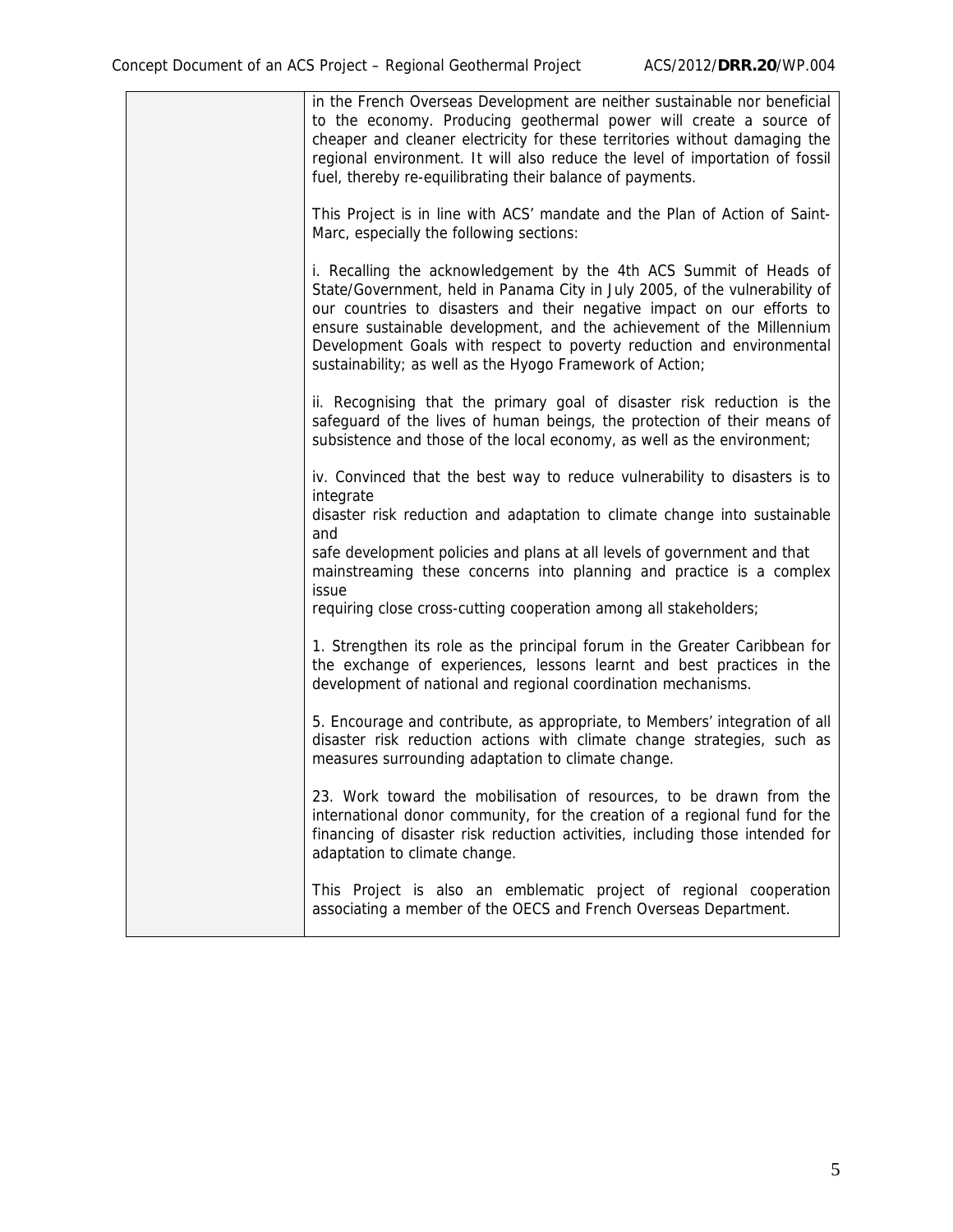| 1.5 Results $/$<br><b>Components</b>         | The result of Component 1 will consist in a decision of the Government of<br>Dominica on how to proceed with the development of the geothermal<br>project.<br>The result of Component 2 will be the drilling of the production well.                                                                                                                                                                                                                                                   |
|----------------------------------------------|----------------------------------------------------------------------------------------------------------------------------------------------------------------------------------------------------------------------------------------------------------------------------------------------------------------------------------------------------------------------------------------------------------------------------------------------------------------------------------------|
| 1.6 Estimated<br><b>Duration and</b><br>Cost | According to the first estimations, the technical assistance could cost from<br>50,000 to 70,000 Euros. AFD will complete the financing plan with a 5<br>million Euros loan to the Government of Dominica for the drilling of the<br>first production well and additional technical assistance if required.<br>The technical assistance will be mobilized through the second semester of<br>2012.                                                                                      |
| 1.7 Project current<br>status                | Following the drilling and analysis of three exploratory wells, the<br>preparation phase of the project is almost completed. The Government of<br>Dominica will use this technical assistance to structure the project and<br>enter into the investment phase which will lead to the production of<br>sustainable energy and its exportation to the French Overseas Department.<br>The EU is also supporting this regional initiative through the regional fund<br><b>INTERREG IV.</b> |
| <b>B. STAKEHOLDERS</b>                       |                                                                                                                                                                                                                                                                                                                                                                                                                                                                                        |
| 1.8 Entity<br>responsible                    | Representative of the Government of Dominica                                                                                                                                                                                                                                                                                                                                                                                                                                           |
| 1.9 Beneficiaries                            | Member States of the ACS                                                                                                                                                                                                                                                                                                                                                                                                                                                               |
| 1.10<br>Collaborating<br>institutions        | <b>AFD</b>                                                                                                                                                                                                                                                                                                                                                                                                                                                                             |
| 1.11<br><b>Executing</b><br>institutions     | Ministry of Public Works, Energy and Ports of the Government of Dominica                                                                                                                                                                                                                                                                                                                                                                                                               |
| 1.12<br>Financing<br>institutions            | Special Fund of the ACS for the technical assistance<br>French Development Agency for the drilling of the first production well                                                                                                                                                                                                                                                                                                                                                        |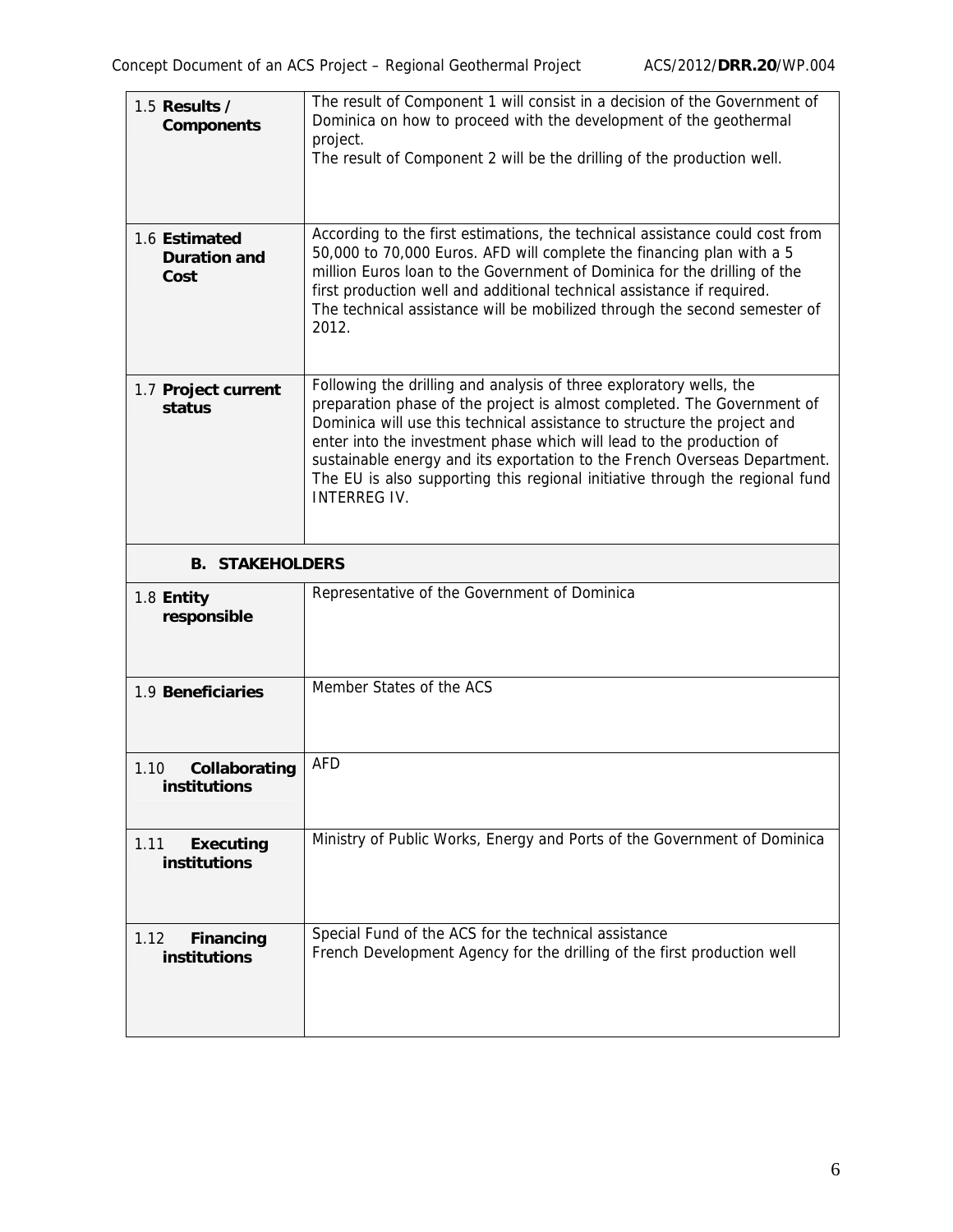## **II. PROJECT INTERVENTION LOGIC**

#### **A. CONTEXT AND BACKGROUND**

#### 2.1 Features of the sector

The development of the Caribbean region is hindered by its energy dependence and the high cost of electricity. The Caribbean region is currently heavily dependent on fossil fuel combustion, with petroleum products accounting for an estimated 93 percent of commercial energy consumption.

These conventional methods of electricity production through fossil fuel plants are among the most significant contributors to air, land and water pollution. They are the primary source of greenhouse gas (GHG) emissions, and a major cause of a balance of payments problem.

Therefore, the development of the region requires the exploitation of new sources of energy which would ensure the expansion of the electricity production capacity and respect the fragile Caribbean environment.

The current methods of production and costs of electricity in Dominica and in the French Overseas Development are neither sustainable nor beneficial to the economy. Producing geothermal power will create a source of cheaper and cleaner electricity for these territories without damaging the regional environment. It will also reduce the level of importation of fossil fuel, thereby re-equilibrating their balance of payments.

#### 2.2 Problems that will be addressed

The problems addressed by this project are:

- the energy dependence of the Caribbean and its reliance on imported fossil fuels,
- the unsustainable and costly methods of electricity production,
- the damage of fossil fuel electricity on the Caribbean Environment.

#### 2.3 Project Proposal

The Project will consist in supporting the Government of Dominica to structure the project and prepare the commercial exploitation of the geothermal resource by:

- providing technical assistance to the Government to assist the authorities in the structuration of the project,
- drilling a first geothermal production well to demonstrate the feasibility of geothermal production in Dominica.

The Terms of Reference of the technical assistance will be provided after the approval of the project.

After this crucial phase, the Government of Dominica will be able to enter into a Public-Private Partnership with investors to i/ install a 100-120 MW geothermal plant and the interconnection cables with Martinique and Guadeloupe and ii/ lead the commercial exploitation of the resource (production, distribution of electricity).

#### 2.4 Other interventions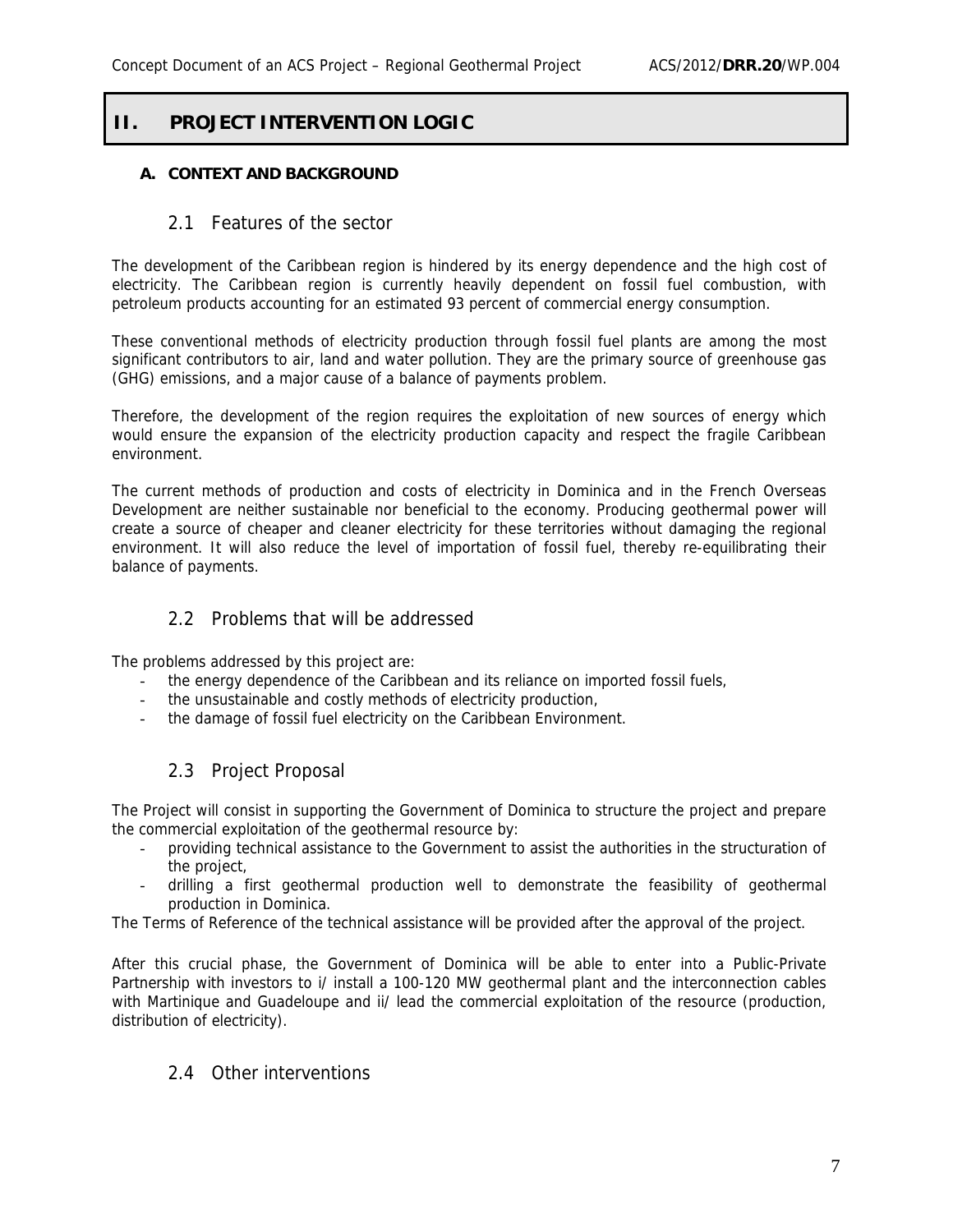#### **B. OBJECTIVES**

#### 2.5 Project overall objective

The overall objective of the project if to develop the use of renewable energy in the Caribbean, in conformity with the **Plan of Action of Saint-Marc adopted in 2007 by the ACS**. Producing geothermal electricity in Dominica will strengthen the energy independence and contribute to the **sustainable development** of the region. The finality of the project is to install geothermal plants of a total capacity of 100-120 MW and an interconnection network that will provide **clean electricity** to Dominica, Guadeloupe and Martinique. **This will strengthen the Dominican economy and preserve the Caribbean environment**.

#### 2.6 Project specific objective(s)

Specific Objective(s): The Specific Objective of the project is to support the Government of Dominica in the development and exploitation of the geothermal resource by providing technical assistance to structure the project and financing for the drilling of the first production well. This will pave the way to the creation of a geothermal power plant in Dominica, which will demonstrate the viability and feasibility of geothermal production.

Specific Objective 1: clarify the different options and possible frameworks for the exploitation of geothermal power in Dominica. This objective will be reached through the mobilization of an expert providing technical assistance to the Government of Dominica.

Specific Objective 2: drilling a first production well to demonstrate the feasibility of exploitation of the geothermal reservoir.

#### 2.7 Expected results

The expected results are the strengthening of the Government of Dominica's capacity to take the necessary steps to develop the geothermal project. The second result will be the drilling of the production well which will allow the creation of the first geothermal power plant.

#### **C. STAKEHOLDERS**

#### 2.8 Beneficiaries

The beneficiaries are the member States of the ACS since the exploitation of a clean source of energy will contribute to the preservation of the regional environment and encourage other stakeholders to develop the use of renewable energies. The direct beneficiaries of this first phase are the Government of Dominica, Guadeloupe and Martinique.

#### 2.9 Participating institutions

| Name of institution: French Development Agency              |                             |  |  |  |  |
|-------------------------------------------------------------|-----------------------------|--|--|--|--|
| Name and last name of legal representative: Mr. Eric Bordes |                             |  |  |  |  |
| <b>Address:</b>                                             | <b>City: Fort-de-France</b> |  |  |  |  |
| Country: Martinique - FRANCE                                |                             |  |  |  |  |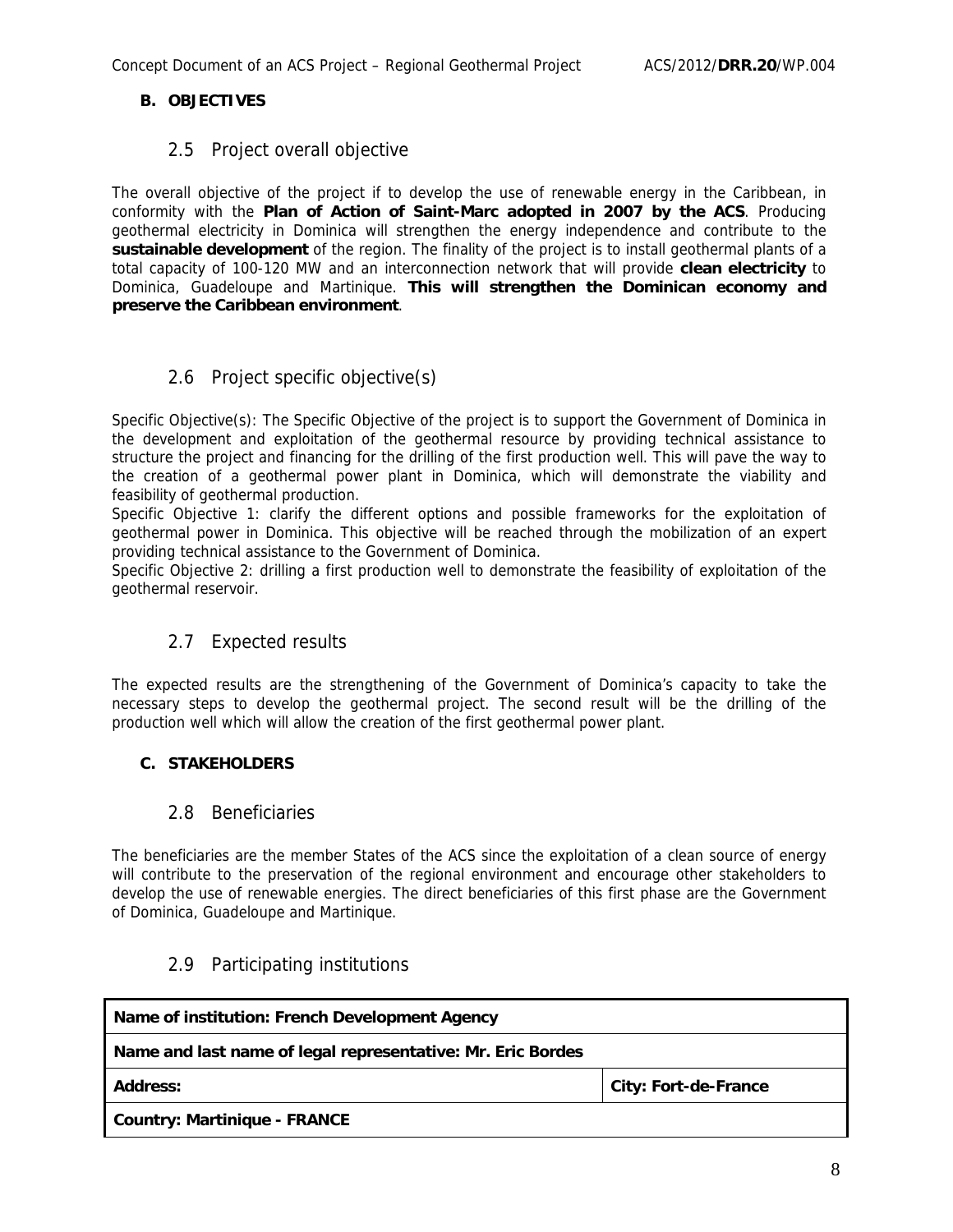| --<br>$\sim$<br>1C1. | .nv<br>I av. | i Tarri<br>чан.<br>---<br>________ | w<br>website: |
|----------------------|--------------|------------------------------------|---------------|
|                      |              |                                    |               |

#### **D. BENEFITS, RISKS AND SUSTAINABILITY**

2.10 Benefits

#### 2.11 Critical risks and Sustainability

| <b>Critical Risks</b> | <b>Risk Rating</b> | <b>Risk Mitigation Measures</b> |
|-----------------------|--------------------|---------------------------------|
|                       |                    |                                 |

#### 2.12 Ex-post sustainability

## **III. PROJECT IMPLEMENTATION**

#### **A. COMPONENTS AND ACTIVITIES**

3.1 Components description

Component 1: technical assistance to the government Component 2: infrastructure investment to drill the first production well

- 3.2 Listing of activities
- provision of expertise and technical advice to the Government of Dominica,
- drilling of a production well.

| Years       |  |   |          |  | $\cdots$ | $\cdots$ |
|-------------|--|---|----------|--|----------|----------|
| Months      |  | w | $\cdots$ |  |          |          |
| Component 1 |  |   |          |  |          |          |
| Component 2 |  |   |          |  |          |          |
| $\cdots$    |  |   |          |  |          |          |

#### 3.3 Expected schedule

#### **B. EXECUTION**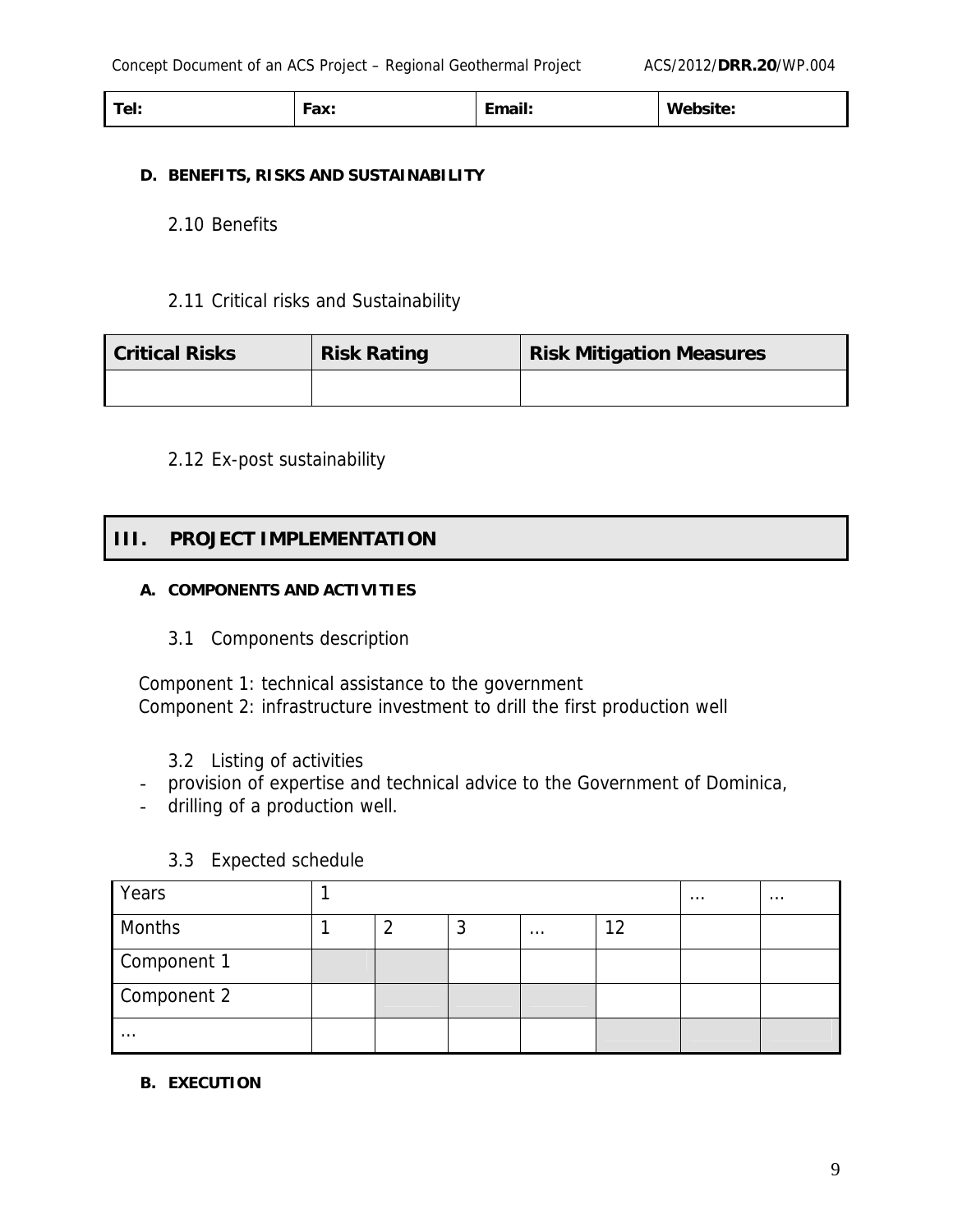#### 3.4 Physical means required

- No physical means are required for Component 1.
- For Component 2, Iceland Drilling, the company in charge of the exploratory drillings, will mobilize the necessary equipment for the drilling of the production well.

#### 3.5 Expertise required

- Technical expertise of AFD Energy and Financial divisions to write the terms of reference of the technical assistant to be selected,
- Technical expertise of AFD to monitor the drilling,
- Expertise of the Disaster Risk Reduction division of the ACS to monitor the project and launch the call for tender for the recruitment of the technical assistance.

#### 3.6 Project Team

- Members of the Disaster Risk Reduction division
- From AFD site, members of the team are
	- o Arnaud Desmarchelier, Project manager of the Energy department,
	- o Géraldine Rollin, PPP specialist,
	- o and Sarah Morsi, coordinator for the Lesser Antilles.

#### 3.7 Matrix of Responsibilities

| Role / Responsibility                                                          | Actor |
|--------------------------------------------------------------------------------|-------|
| Obtaining the approval of the Special Fund and ACS<br>following-up the project |       |
| Preparing the terms of reference of the<br>consultant                          | AFD   |

To be discussed: AFD could handle the selection of the consultant.

#### **C. COST**

#### 3.8 Financing Matrix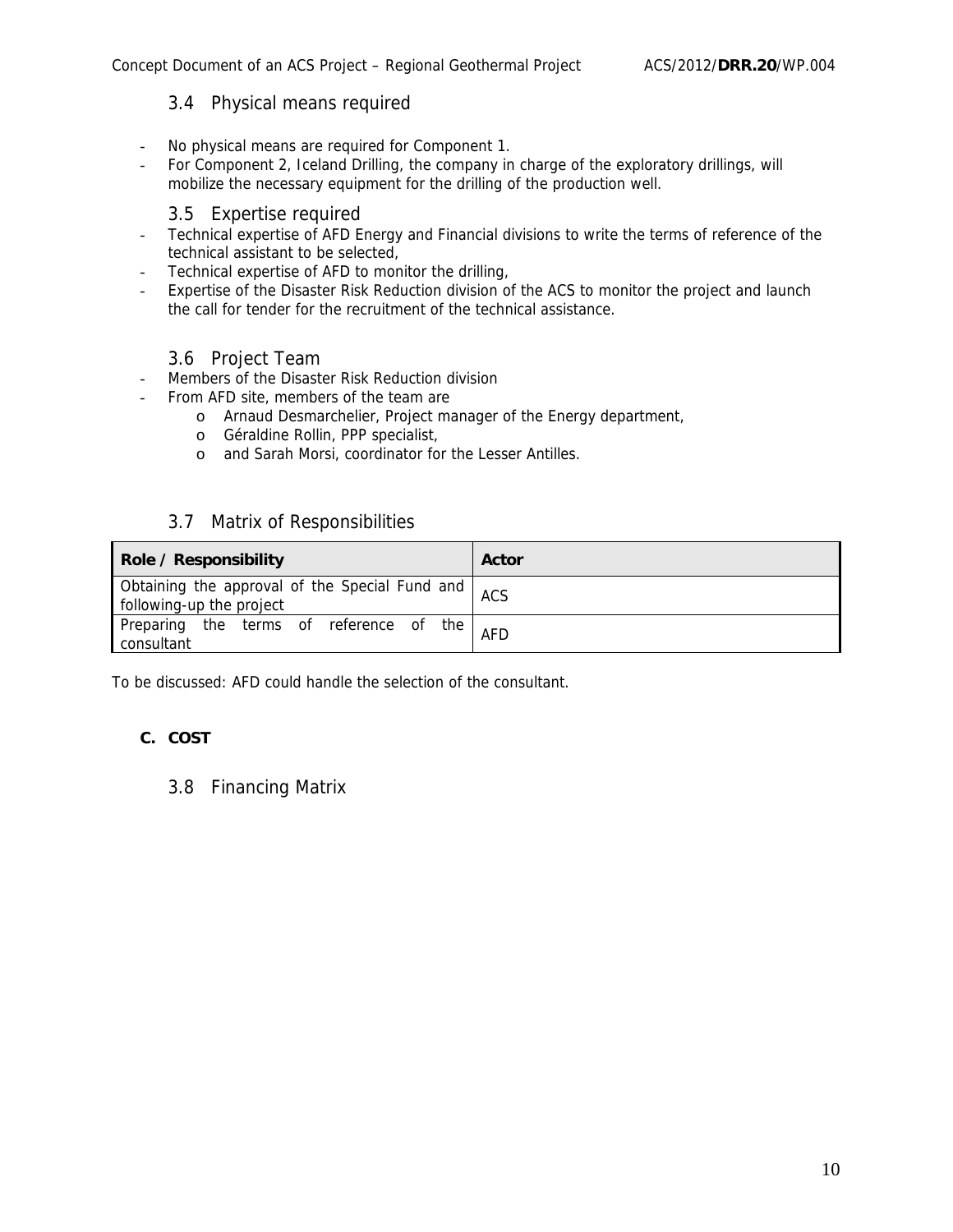Concept Document of an ACS Project – Regional Geothermal Project ACS/2012/**DRR.20**/WP.004

|                                   | Unit | <b>Days</b> | Fees/         | <b>Sources of financing</b> |           |           | <b>TOTAL</b> |
|-----------------------------------|------|-------------|---------------|-----------------------------|-----------|-----------|--------------|
|                                   |      |             | <b>Amount</b> | $\ddotsc$                   | $\ddotsc$ | $\ddotsc$ |              |
| Consultancies                     |      |             |               |                             |           |           |              |
| <b>Consultant Fees</b>            |      |             |               |                             |           |           |              |
| <b>Consultant Travel (Region)</b> |      |             |               |                             |           |           |              |
| Equipment                         |      |             |               |                             |           |           |              |
| (Purchase / Production $\ldots$ ) |      |             |               |                             |           |           |              |
|                                   |      |             |               |                             |           |           |              |
| <b>Others</b>                     |      |             |               |                             |           |           |              |
|                                   |      |             |               |                             |           |           |              |
| <b>Project Monitoring and</b>     |      |             |               |                             |           |           |              |
| Management                        |      |             |               |                             |           |           |              |
| Progress and final reports        |      |             |               |                             |           |           |              |
| Communications                    |      |             |               |                             |           |           |              |
| Translations                      |      |             |               |                             |           |           |              |
|                                   |      |             |               |                             |           |           |              |
| Incidental expenses               |      |             |               |                             |           |           |              |
| <b>TOTAL</b>                      |      |             |               |                             |           |           |              |

# **IV. PROJECT EVALUATION**

- 4.1 Lessons learnt from related programmes
- 4.2 Specific focus
- 4.3 Verifiable indicators
- Drilling of one production well
	- 4.4 Progress and Final reports

Progress will be monitored through regular mission of AFD Head Office and AFD Representation in Martinique to Dominica.

A Final report will be submitted by the Technical Assistant at the end of his/her mission. The drilling of the production well will be monitored by the American Company GRG, which will submit a report when the drilling is completed.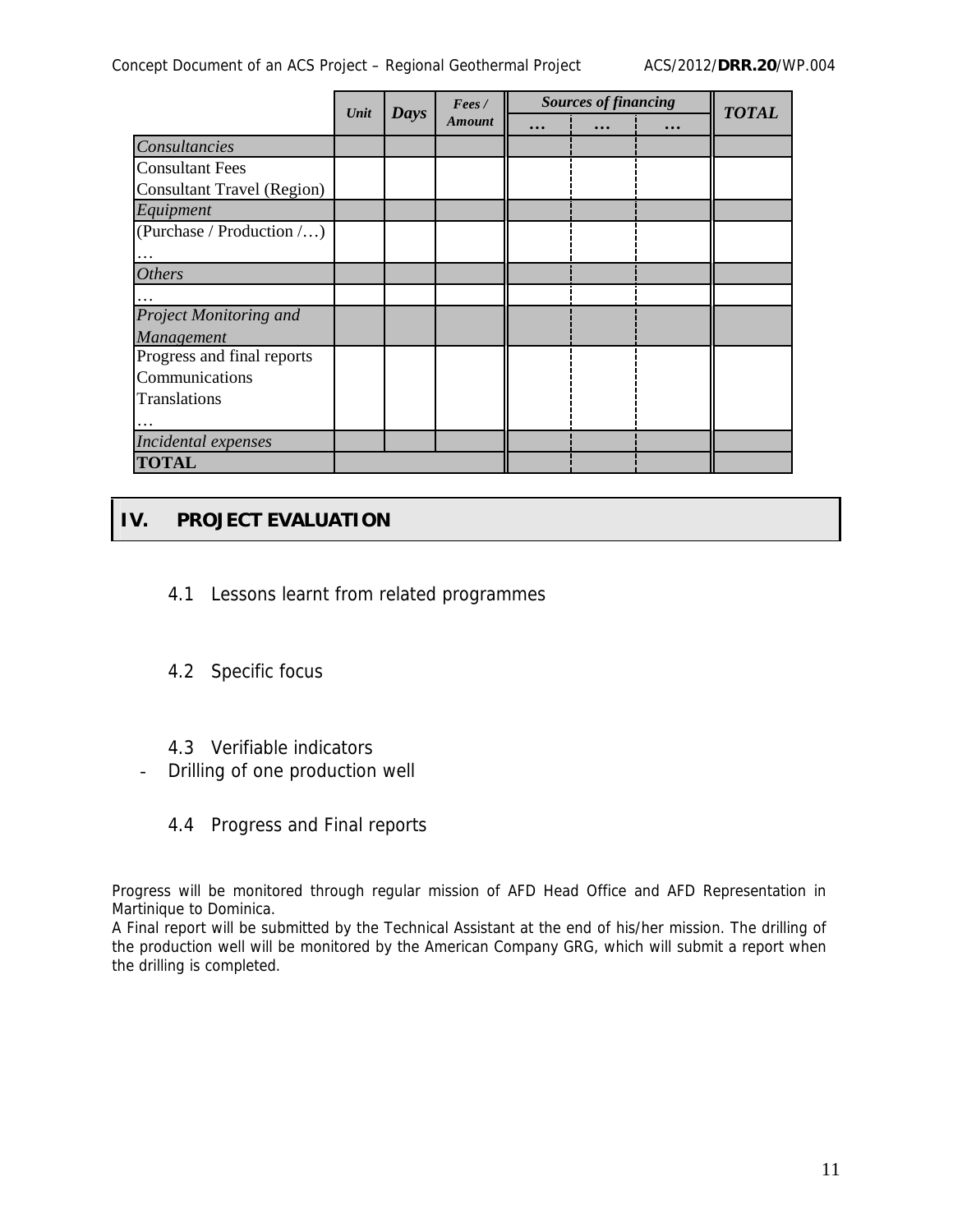# **ANNEX I - SCHEDULE OF ACTIVITIES**

| <b>Years</b>         |       |             |   |          |    |          |  |
|----------------------|-------|-------------|---|----------|----|----------|--|
| <b>Months</b>        |       | 2           | 3 | $\cdots$ | 12 | $\cdots$ |  |
| Weeks (approx.)      | 12345 | 7<br>8<br>6 |   |          |    |          |  |
| <b>Component 1</b>   |       |             |   |          |    |          |  |
| Activity             |       |             |   |          |    |          |  |
| Activity<br>$\cdots$ |       |             |   |          |    |          |  |
| Component            |       |             |   |          |    |          |  |
| $\cdots$             |       |             |   |          |    |          |  |
| $\cdots$             |       |             |   |          |    |          |  |

# **ANNEX II - DETAILED BUDGET**

| <b>COMPONENT X:</b>          |                            |      |  |                                |                        |                             |  |                   |
|------------------------------|----------------------------|------|--|--------------------------------|------------------------|-----------------------------|--|-------------------|
| <b>Activities</b>            | <b>Expense</b><br>headings | Unit |  | <b>Duration</b><br>Days Months | Fees/<br><b>Amount</b> | <b>Sources of financing</b> |  | <b>Total Cost</b> |
| X.1                          |                            |      |  |                                |                        |                             |  |                   |
| X.2                          |                            |      |  |                                |                        |                             |  |                   |
|                              |                            |      |  |                                |                        |                             |  |                   |
| X.<br><b>TOTAL COMPONENT</b> |                            |      |  |                                |                        |                             |  |                   |
|                              |                            |      |  |                                |                        |                             |  |                   |

| <b>ANNEX III - LOGICAL FRAMEWORK</b> |                                        |                                        |                                         |  |  |  |  |  |
|--------------------------------------|----------------------------------------|----------------------------------------|-----------------------------------------|--|--|--|--|--|
| <b>OBJECTIVES</b>                    | <b>VERIFIABLE</b><br><b>INDICATORS</b> | <b>MEANS OF</b><br><b>VERIFICATION</b> | <b>FAVOURABLE</b><br><b>ASSUMPTIONS</b> |  |  |  |  |  |
| DEVELOPMENT OBJECTIVE                |                                        |                                        |                                         |  |  |  |  |  |
| <b>PURPOSE</b>                       |                                        |                                        |                                         |  |  |  |  |  |
| <b>COMPONENTS / PRODUCTS</b>         |                                        |                                        |                                         |  |  |  |  |  |
| <b>ACTIVITIES / INPUTS</b>           |                                        |                                        |                                         |  |  |  |  |  |